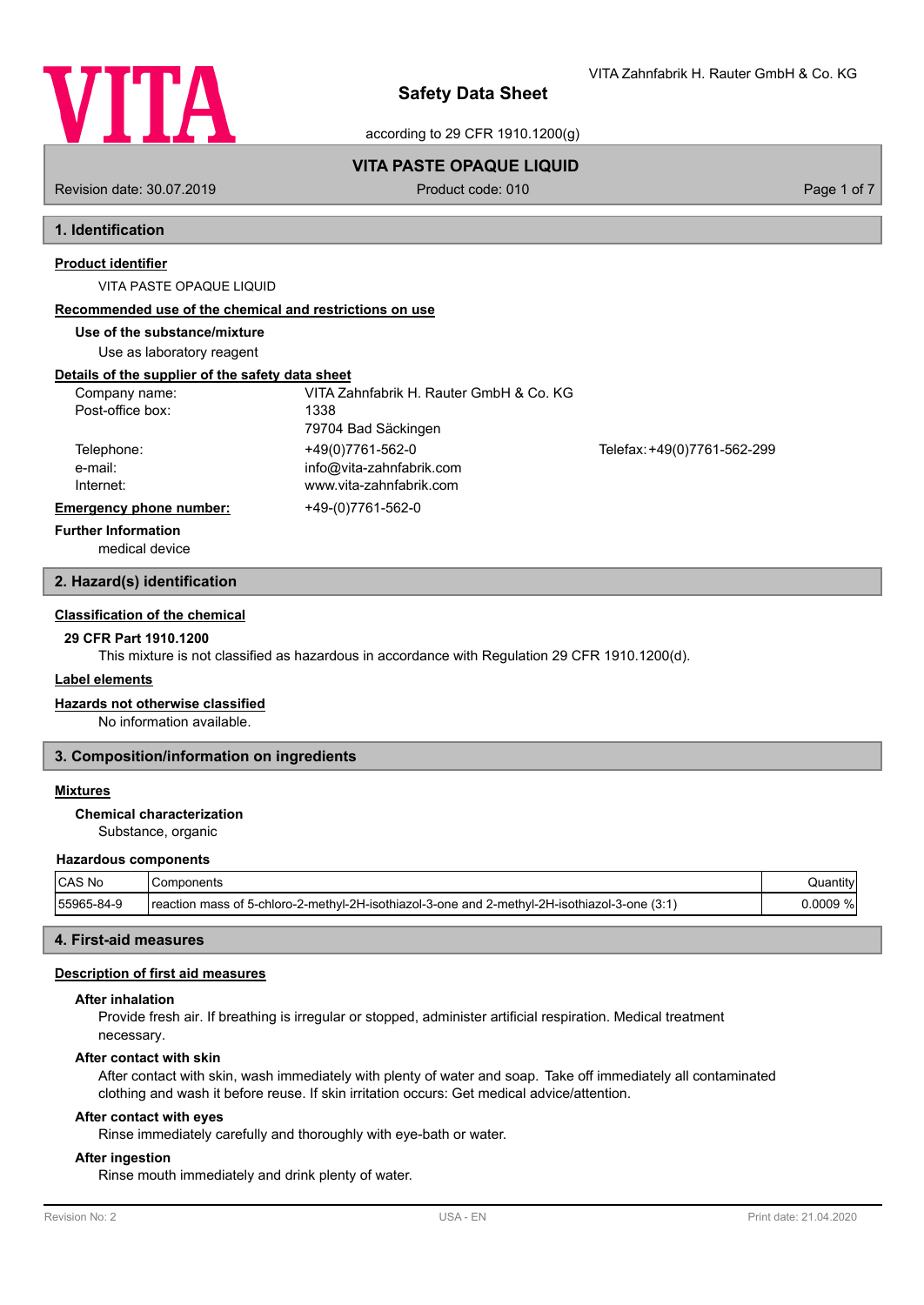

according to 29 CFR 1910.1200(g)

## **VITA PASTE OPAQUE LIQUID**

Revision date: 30.07.2019 **Product code: 010** Product code: 010 **Page 2 of 7** Page 2 of 7

## **Most important symptoms and effects, both acute and delayed**

No information available.

## **Indication of any immediate medical attention and special treatment needed**

Treat symptomatically.

## **5. Fire-fighting measures**

## **Extinguishing media**

#### **Suitable extinguishing media**

Co-ordinate fire-fighting measures to the fire surroundings.

### **Specific hazards arising from the chemical**

Non-flammable.

#### **Special protective equipment and precautions for fire-fighters**

In case of fire: Wear self-contained breathing apparatus.

### **Additional information**

Collect contaminated fire extinguishing water separately. Do not allow entering drains or surface water.

### **6. Accidental release measures**

#### **Personal precautions, protective equipment and emergency procedures**

Use personal protection equipment.

#### **Environmental precautions**

Do not allow to enter into surface water or drains.

## **Methods and material for containment and cleaning up**

Absorb with liquid-binding material (e.g. sand, diatomaceous earth, acid- or universal binding agents). Treat the recovered material as prescribed in the section on waste disposal.

## **Reference to other sections**

Safe handling: see section 7 Personal protection equipment (PPE): see section 8 Disposal: see section 13

## **7. Handling and storage**

#### **Precautions for safe handling**

#### **Advice on safe handling**

No special measures are necessary.

### No special fire protection measures are necessary. **Advice on protection against fire and explosion**

**Conditions for safe storage, including any incompatibilities**

# **Requirements for storage rooms and vessels**

Keep container tightly closed.

#### **Hints on joint storage**

No special measures are necessary.

#### **8. Exposure controls/personal protection**

## **Control parameters**

#### **Exposure limits**

| I CAS No. | Substance                           | ppm | mg/m <sup>3</sup> | $f$ / $c$ c $\vert$ | Category  | Origin |
|-----------|-------------------------------------|-----|-------------------|---------------------|-----------|--------|
| 56-81-5   | Glycerin (mist) Respirable fraction |     | י                 |                     | TWA (8 h) | PEL    |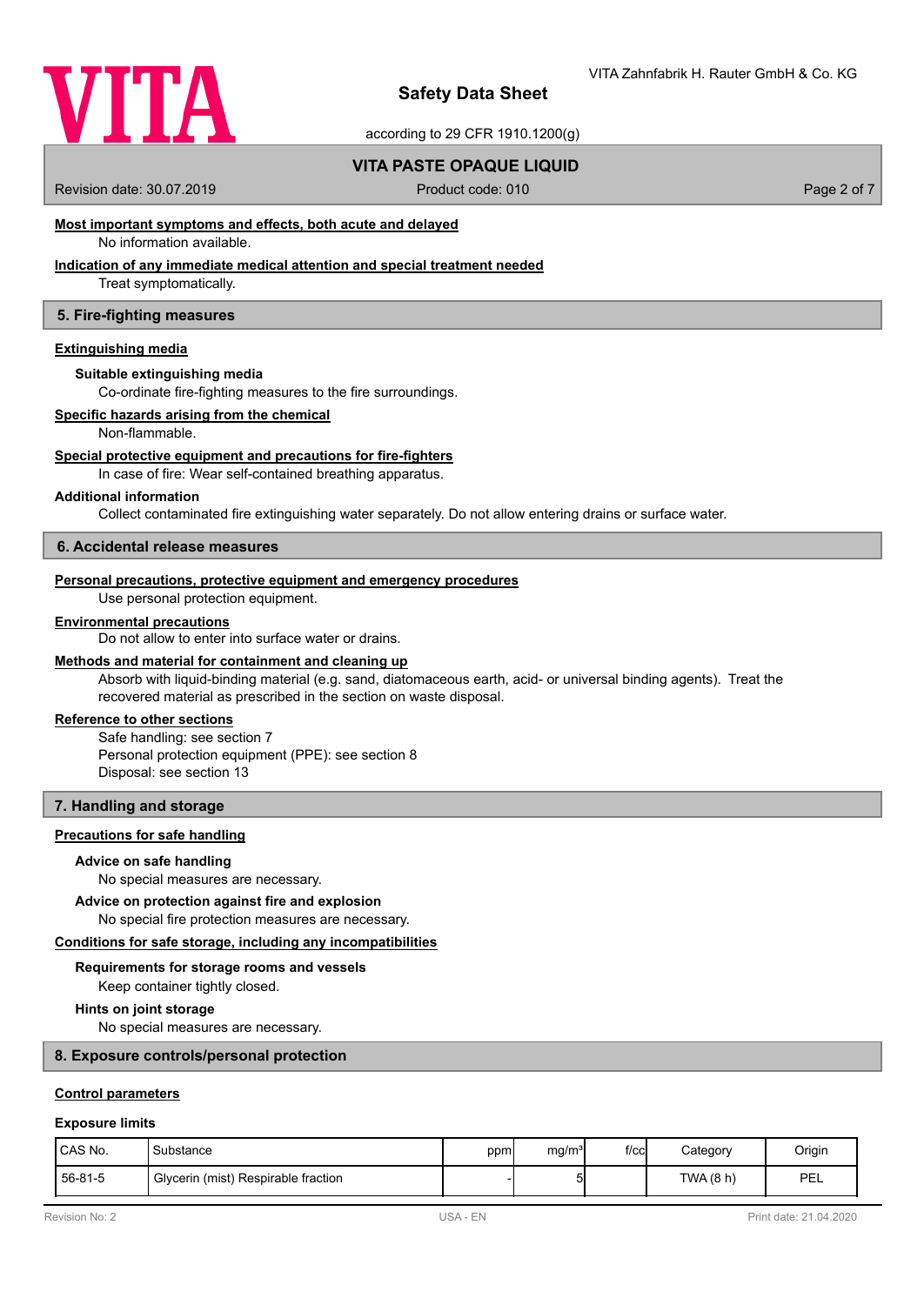

according to 29 CFR 1910.1200(g)

## **VITA PASTE OPAQUE LIQUID**

Revision date: 30.07.2019 **Product code: 010** Product code: 010 **Page 3 of 7** Page 3 of 7

## **Exposure controls**



#### **Protective and hygiene measures**

Take off contaminated clothing. Wash hands before breaks and after work. When using do not eat, drink, smoke, sniff.

## **Eye/face protection**

Wear eye protection/face protection.

#### **Hand protection**

When handling with chemical substances, protective gloves must be worn with the CE-label including the four control digits. The quality of the protective gloves resistant to chemicals must be chosen as a function of the specific working place concentration and quantity of hazardous substances. For special purposes, it is recommended to check the resistance to chemicals of the protective gloves mentioned above together with the supplier of these gloves. Recommended glove articles KCL Dermatril P NBR (Nitrile rubber)

## **Skin protection**

Use of protective clothing.

## **Respiratory protection**

In case of inadequate ventilation wear respiratory protection. Technical ventilation of workplace

#### **9. Physical and chemical properties**

#### **Information on basic physical and chemical properties**

| Physical state:<br>Color:                                     | Liguid<br>colorless |                |
|---------------------------------------------------------------|---------------------|----------------|
| Odor:                                                         | characteristic      |                |
| pH-Value:                                                     |                     | not determined |
| Changes in the physical state                                 |                     |                |
| Melting point/freezing point:                                 |                     | not determined |
| Initial boiling point and boiling range:                      |                     | 207 °C         |
| Flash point:                                                  |                     | 109 °C         |
| <b>Flammability</b>                                           |                     |                |
| Solid:                                                        |                     | not applicable |
| Gas:                                                          |                     | not applicable |
| <b>Explosive properties</b><br>The product is not: Explosive. |                     |                |
| Lower explosion limits:                                       |                     | not determined |
| Upper explosion limits:                                       |                     | not determined |
| Ignition temperature:                                         |                     | 375 °C         |
| <b>Auto-ignition temperature</b>                              |                     |                |
| Solid:                                                        |                     | not applicable |
| Gas:                                                          |                     | not applicable |
| Decomposition temperature:                                    |                     | not determined |
| <b>Oxidizing properties</b><br>Not oxidising.                 |                     |                |
| Vapor pressure:<br>(at 20 °C)                                 |                     | $0.1$ hPa      |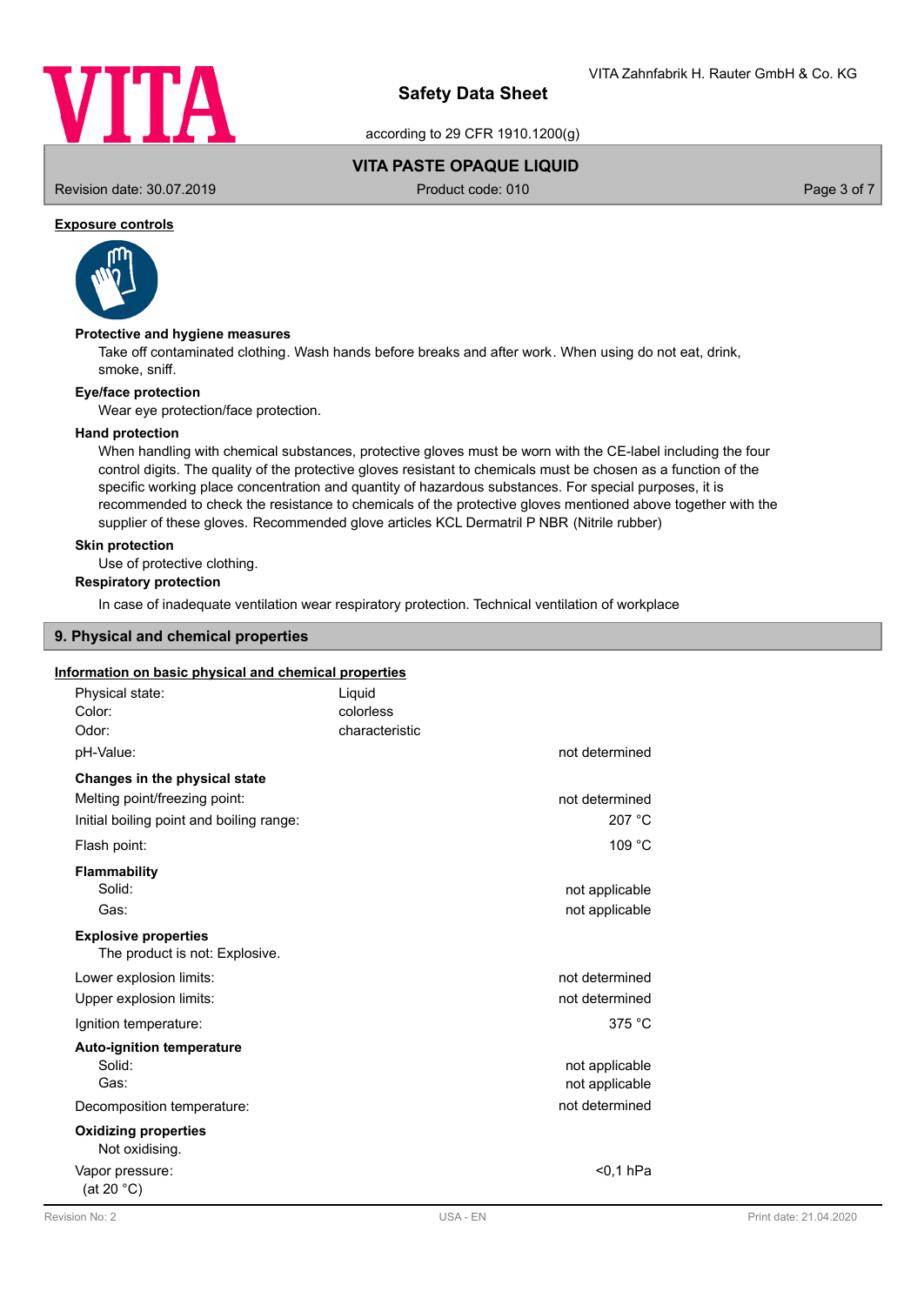

## according to 29 CFR 1910.1200(g)

| <b>VITA PASTE OPAQUE LIQUID</b>          |                           |             |  |  |
|------------------------------------------|---------------------------|-------------|--|--|
| Revision date: 30.07.2019                | Product code: 010         | Page 4 of 7 |  |  |
| Density:<br>Solubility in other solvents | 1,06100 g/cm <sup>3</sup> |             |  |  |
| not determined                           |                           |             |  |  |
| Partition coefficient:                   | not determined            |             |  |  |
| Vapor density:                           | not determined            |             |  |  |
| Evaporation rate:                        | not determined            |             |  |  |
| <b>Other information</b>                 |                           |             |  |  |
| Solid content:                           | $0.0 \%$                  |             |  |  |
|                                          |                           |             |  |  |

## **10. Stability and reactivity**

## **Reactivity**

No hazardous reaction when handled and stored according to provisions.

#### **Chemical stability**

The product is stable under storage at normal ambient temperatures.

## **Possibility of hazardous reactions**

No known hazardous reactions.

#### **Conditions to avoid**

none/none

#### **Incompatible materials**

No information available.

#### **Hazardous decomposition products**

No known hazardous decomposition products.

### **11. Toxicological information**

### **Information on toxicological effects**

#### **Acute toxicity**

Based on available data, the classification criteria are not met.

| CAS No     | <b>Components</b>                                                                             |                                   |                |        |                |
|------------|-----------------------------------------------------------------------------------------------|-----------------------------------|----------------|--------|----------------|
|            | Exposure route                                                                                | lDose                             | <b>Species</b> | Source | <b>IMethod</b> |
| 55965-84-9 | reaction mass of 5-chloro-2-methyl-2H-isothiazol-3-one and 2-methyl-2H-isothiazol-3-one (3:1) |                                   |                |        |                |
|            | oral                                                                                          | <b>IATE</b><br>100<br>mg/kg       |                |        |                |
|            | dermal                                                                                        | <b>ATE</b><br>50 mg/kg            |                |        |                |
|            | inhalation vapour                                                                             | <b>ATE</b><br>$0,5$ mg/l          |                |        |                |
|            | Inhalation aerosol                                                                            | <b>ATE</b><br>$0,05 \text{ mg/l}$ |                |        |                |

#### **Irritation and corrosivity**

Based on available data, the classification criteria are not met.

#### **Sensitizing effects**

Based on available data, the classification criteria are not met.

#### **Carcinogenic/mutagenic/toxic effects for reproduction**

Based on available data, the classification criteria are not met.

#### **Specific target organ toxicity (STOT) - single exposure** Based on available data, the classification criteria are not met.

#### **Specific target organ toxicity (STOT) - repeated exposure**

Based on available data, the classification criteria are not met.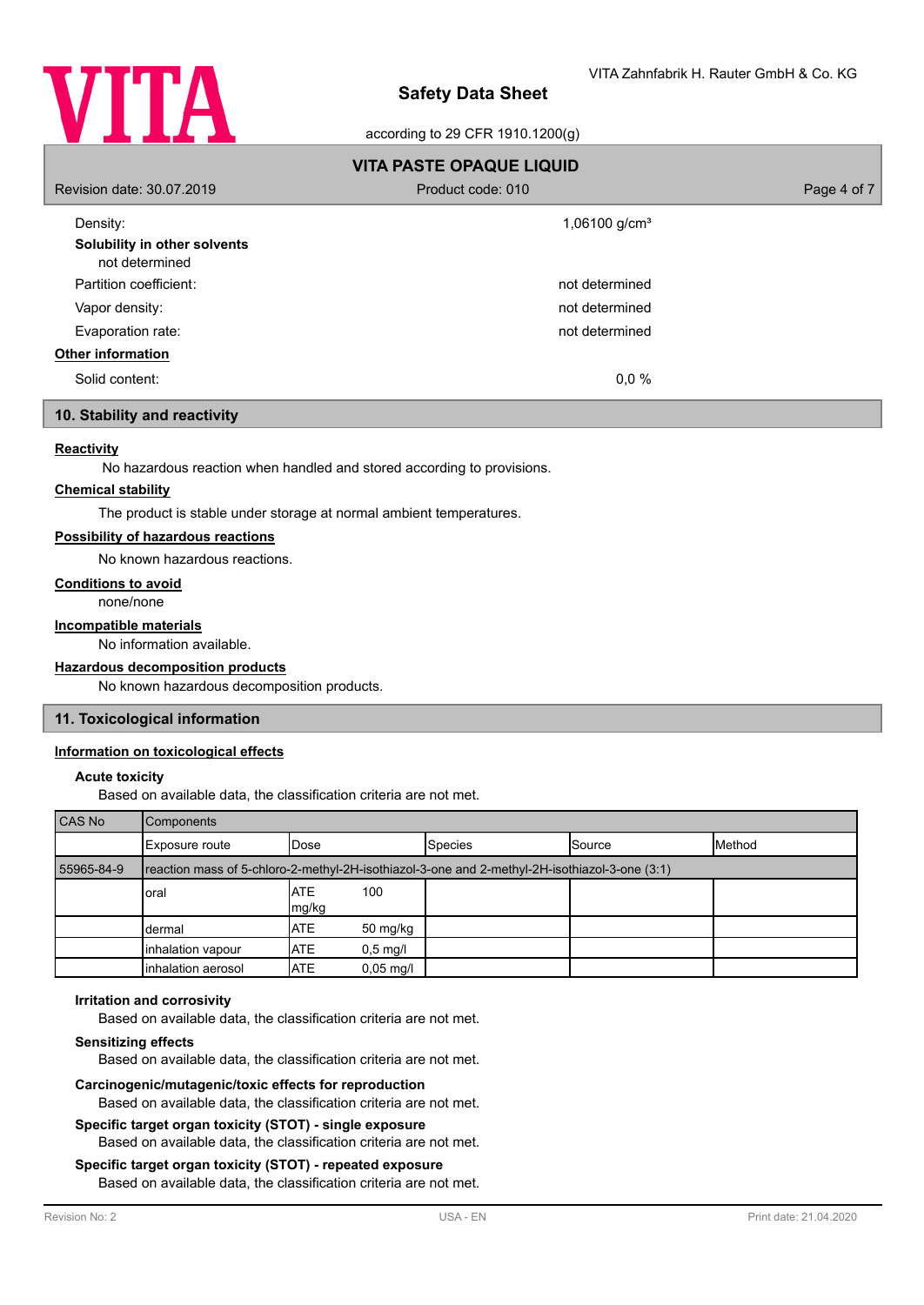

according to 29 CFR 1910.1200(g)

## **VITA PASTE OPAQUE LIQUID**

Revision date: 30.07.2019 **Product code: 010** Product code: 010 **Page 5 of 7** Page 5 of 7

## **Aspiration hazard**

Based on available data, the classification criteria are not met.

## **Additional information on tests**

The mixture is classified as not hazardous according to regulation (EC) No 1272/2008 [CLP].

### **12. Ecological information**

#### **Ecotoxicity**

The product is not: Ecotoxic.

## **Persistence and degradability**

The product has not been tested.

#### **Bioaccumulative potential**

The product has not been tested.

## **Mobility in soil**

The product has not been tested.

#### **Other adverse effects**

No information available.

## **Further information**

Avoid release to the environment.

### **13. Disposal considerations**

#### **Waste treatment methods**

#### **Disposal recommendations**

Do not allow to enter into surface water or drains. Dispose of waste according to applicable legislation.

# **Contaminated packaging**

Wash with plenty of water. Completely emptied packages can be recycled.

#### **14. Transport information**

| <b>Marine transport (IMDG)</b>                                           |                                                          |
|--------------------------------------------------------------------------|----------------------------------------------------------|
| UN number:                                                               | No dangerous good in sense of this transport regulation. |
| UN proper shipping name:                                                 | No dangerous good in sense of this transport regulation. |
| Transport hazard class(es):                                              | No dangerous good in sense of this transport regulation. |
| Packing group:                                                           | No dangerous good in sense of this transport regulation. |
| Air transport (ICAO-TI/IATA-DGR)                                         |                                                          |
| UN number:                                                               | No dangerous good in sense of this transport regulation. |
| UN proper shipping name:                                                 | No dangerous good in sense of this transport regulation. |
| Transport hazard class(es):                                              | No dangerous good in sense of this transport regulation. |
| Packing group:                                                           | No dangerous good in sense of this transport regulation. |
| <b>Environmental hazards</b>                                             |                                                          |
| ENVIRONMENTALLY HAZARDOUS:                                               | no                                                       |
| <b>Special precautions for user</b>                                      |                                                          |
| No information available.                                                |                                                          |
| Transport in bulk according to Annex II of MARPOL 73/78 and the IBC Code |                                                          |
| not applicable                                                           |                                                          |

## **15. Regulatory information**

#### **U.S. Regulations**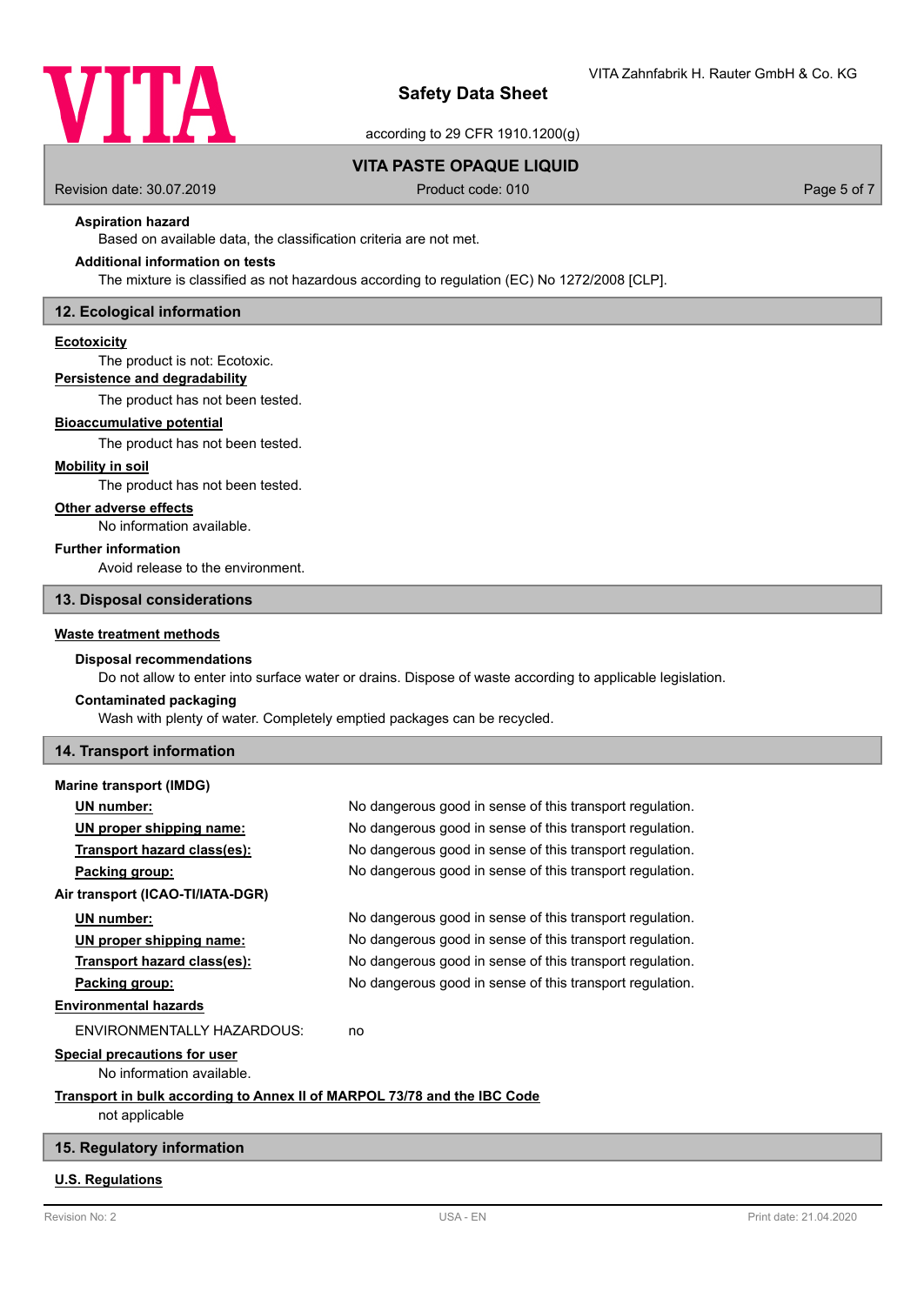

according to 29 CFR 1910.1200(g)

**VITA PASTE OPAQUE LIQUID**

Revision date: 30.07.2019 **Product code: 010** Product code: 010 **Page 6 of 7** Page 6 of 7

## **National regulatory information**

SARA Section 311/312 Hazards:

reaction mass of 5-chloro-2-methyl-2H-isothiazol-3-one and 2-methyl-2H-isothiazol-3-one (3:1) (55965-84- 9): Immediate (acute) health hazard

## **State Regulations**

## **Safe Drinking Water and Toxic Enforcement Act of 1986 (Proposition 65, State of California)**

This product can not expose you to chemicals known to the State of California to cause cancer, birth defects or other reproductive harm.

| 16. Other information                                          |                                                                                                                                                           |                                                                                                                                                                                                                  |  |  |  |
|----------------------------------------------------------------|-----------------------------------------------------------------------------------------------------------------------------------------------------------|------------------------------------------------------------------------------------------------------------------------------------------------------------------------------------------------------------------|--|--|--|
| Revision date:                                                 | 30.07.2019                                                                                                                                                |                                                                                                                                                                                                                  |  |  |  |
| Revision No:                                                   | $\overline{2}$                                                                                                                                            |                                                                                                                                                                                                                  |  |  |  |
| <b>Abbreviations and acronyms</b>                              |                                                                                                                                                           |                                                                                                                                                                                                                  |  |  |  |
|                                                                | ADR: Accord européen sur le transport des marchandises dangereuses par Route                                                                              |                                                                                                                                                                                                                  |  |  |  |
|                                                                | (European Agreement concerning the International Carriage of Dangerous Goods by Road)                                                                     |                                                                                                                                                                                                                  |  |  |  |
|                                                                | IMDG: International Maritime Code for Dangerous Goods                                                                                                     |                                                                                                                                                                                                                  |  |  |  |
| IATA: International Air Transport Association                  | GHS: Globally Harmonized System of Classification and Labelling of Chemicals                                                                              |                                                                                                                                                                                                                  |  |  |  |
|                                                                | EINECS: European Inventory of Existing Commercial Chemical Substances                                                                                     |                                                                                                                                                                                                                  |  |  |  |
|                                                                | ELINCS: European List of Notified Chemical Substances                                                                                                     |                                                                                                                                                                                                                  |  |  |  |
| <b>CAS: Chemical Abstracts Service</b>                         |                                                                                                                                                           |                                                                                                                                                                                                                  |  |  |  |
| LC50: Lethal concentration, 50%                                |                                                                                                                                                           |                                                                                                                                                                                                                  |  |  |  |
| LD50: Lethal dose, 50%                                         |                                                                                                                                                           |                                                                                                                                                                                                                  |  |  |  |
| CLP: Classification, labelling and Packaging                   |                                                                                                                                                           |                                                                                                                                                                                                                  |  |  |  |
|                                                                | REACH: Registration, Evaluation and Authorization of Chemicals<br>GHS: Globally Harmonised System of Classification, Labelling and Packaging of Chemicals |                                                                                                                                                                                                                  |  |  |  |
| <b>UN: United Nations</b>                                      |                                                                                                                                                           |                                                                                                                                                                                                                  |  |  |  |
| <b>DNEL: Derived No Effect Level</b>                           |                                                                                                                                                           |                                                                                                                                                                                                                  |  |  |  |
| <b>DMEL: Derived Minimal Effect Level</b>                      |                                                                                                                                                           |                                                                                                                                                                                                                  |  |  |  |
| <b>PNEC: Predicted No Effect Concentration</b>                 |                                                                                                                                                           |                                                                                                                                                                                                                  |  |  |  |
| ATE: Acute toxicity estimate                                   |                                                                                                                                                           |                                                                                                                                                                                                                  |  |  |  |
| LL50: Lethal loading, 50%                                      |                                                                                                                                                           |                                                                                                                                                                                                                  |  |  |  |
| EL50: Effect loading, 50%<br>EC50: Effective Concentration 50% |                                                                                                                                                           |                                                                                                                                                                                                                  |  |  |  |
| ErC50: Effective Concentration 50%, growth rate                |                                                                                                                                                           |                                                                                                                                                                                                                  |  |  |  |
| NOEC: No Observed Effect Concentration                         |                                                                                                                                                           |                                                                                                                                                                                                                  |  |  |  |
|                                                                | BCF: Bio-concentration factor                                                                                                                             |                                                                                                                                                                                                                  |  |  |  |
| PBT: persistent, bioaccumulative, toxic                        |                                                                                                                                                           |                                                                                                                                                                                                                  |  |  |  |
| vPvB: very persistent, very bioaccumulative                    |                                                                                                                                                           |                                                                                                                                                                                                                  |  |  |  |
|                                                                | RID: Regulations concerning the international carriage of dangerous goods by rail                                                                         |                                                                                                                                                                                                                  |  |  |  |
|                                                                |                                                                                                                                                           | ADN: European Agreement concerning the International Carriage of Dangerous Goods by Inland Waterways<br>(Accord européen relatif au transport international des marchandises dangereuses par voies de navigation |  |  |  |
| intérieures)                                                   |                                                                                                                                                           |                                                                                                                                                                                                                  |  |  |  |
| EmS: Emergency Schedules                                       |                                                                                                                                                           |                                                                                                                                                                                                                  |  |  |  |
| <b>MFAG: Medical First Aid Guide</b>                           |                                                                                                                                                           |                                                                                                                                                                                                                  |  |  |  |
| ICAO: International Civil Aviation Organization                |                                                                                                                                                           |                                                                                                                                                                                                                  |  |  |  |
|                                                                | MARPOL: International Convention for the Prevention of Marine Pollution from Ships                                                                        |                                                                                                                                                                                                                  |  |  |  |
| <b>IBC: Intermediate Bulk Container</b>                        |                                                                                                                                                           |                                                                                                                                                                                                                  |  |  |  |
|                                                                | SVHC: Substance of Very High Concern<br>For abbreviations and acronyms, see table at http://abbrev.esdscom.eu                                             |                                                                                                                                                                                                                  |  |  |  |
| VOC: Volatile Organic Compounds                                |                                                                                                                                                           |                                                                                                                                                                                                                  |  |  |  |
|                                                                |                                                                                                                                                           |                                                                                                                                                                                                                  |  |  |  |

## **Other data**

The information is based on the present level of our knowledge. It does not, however, give assurance of